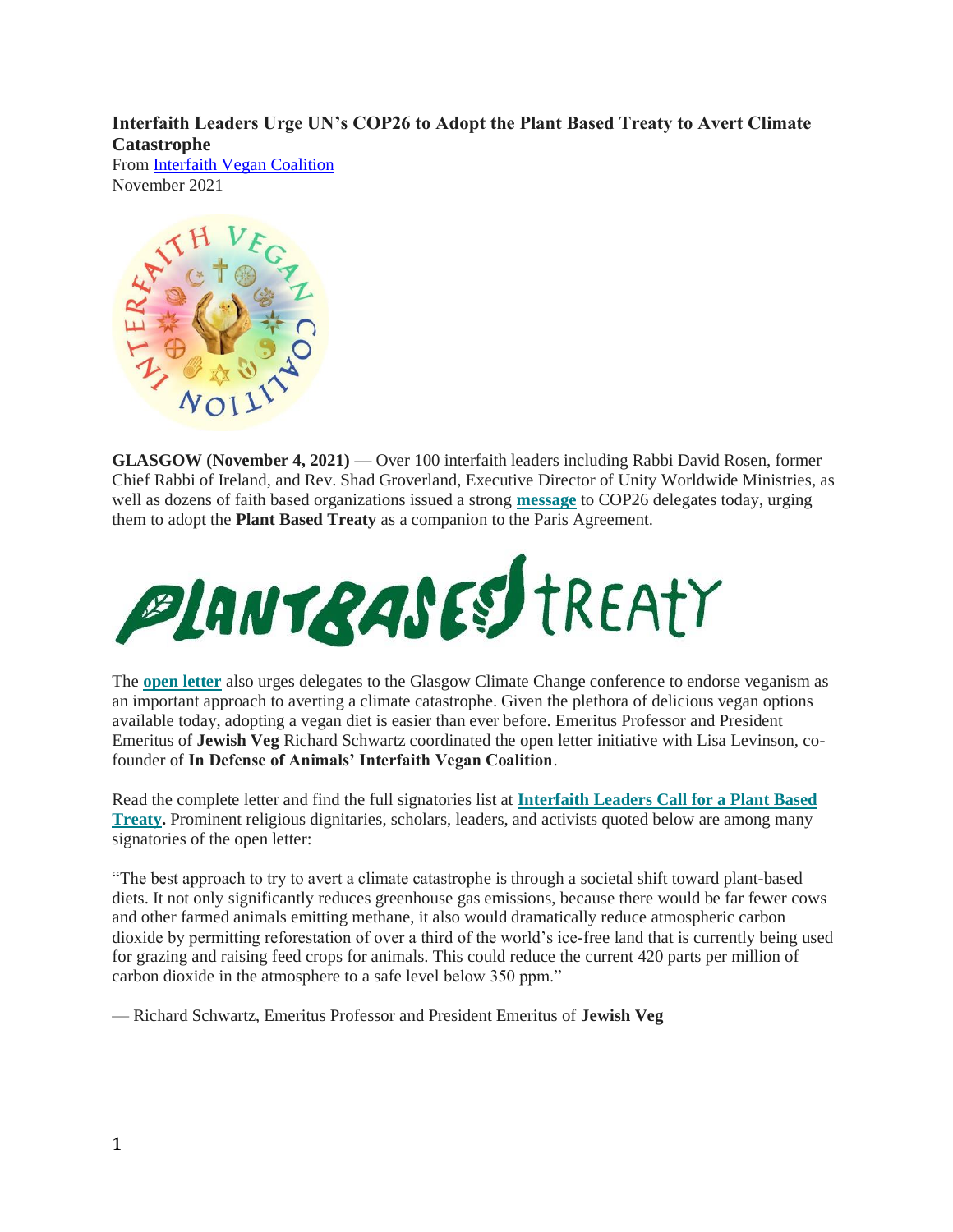"The welfare of the planet, humanity, and all life, is inseparably connected to how we treat one another. The Plant Based Treaty is a vital step in shifting our current path of destruction and harm, towards one of healing, wholeness and creating a sustainable world that works for all."

## — Rev. Shad Groverland, Executive Director, **Unity Worldwide Ministries**

"The religious imperative to preserve and protect the Divine Creation demands a major shift to plantbased diets that will reduce emissions of methane gas, facilitate reforesting, and reduce atmospheric carbon dioxide, methane and nitrous oxide to much safer levels. Animal agriculture has garnered relatively little attention despite being one of the most damaging drivers of the planet's destruction due to its greenhouse gas emissions, land degradation, deforestation, biodiversity loss, water consumption and pollution. Kudos to the Plant Based Treaty organization for highlighting this 'cow in the room.'"

## — R. David Rosen, former **Chief Rabbi of Ireland**

"The Buddha's teachings (the Dharma) explicitly includes all sentient beings in the circle of compassion and non-harming. Although global warming and other devastating effects of raising animals for slaughter was not a concern when the Buddha lived, 2500 to 2600 years ago, if the Buddha were alive today, there is no doubt he would have advocated for an end to factory farming on behalf of both our fragile environment as well as animals themselves."

— Bob Isaacson, co-founder and Executive Director of **Dharma Voices for Animals**

"Climate change is the greatest threat to our world, God's world, today. I commend the Plant Based Treaty organization for its dedicated efforts to increase awareness that a societal shift to vegan diets is essential to efforts to avert a climate catastrophe. Their efforts must succeed so that we can leave a decent, habitable world for future generations."

— Rabbi Dr. Nathan Lopes Cardozo, Dean, **The David Cardozo Academy**, Jerusalem, author and international lecturer

"As a scholar of religious ethics across religious traditions, I heartily embrace the Plant Based Treaty. Each religion teaches humanity to live simply and compassionately, to share and protect the vulnerable, all of which now indicates a plant-based diet."

— L. A. Kemmerer, Ph.D., MTS. and author of *Animals and World Religions*

"God gave humans dominion over the Earth after He created us in His "image". This means we are to exercise the same type of 'dominion' shown to us by caring for and nurturing each other and all of the creatures He created and loves. Tragically, we are failing in our appointment as stewards of this planet! The principles and goals of the Plant-Based Treaty are entirely in keeping with the tenor and message of the Bible, and the charge given to us by God to take care of the planet and all of its inhabitants."

— Dr. Milton Mills, MD, and Seventh-Day Adventist